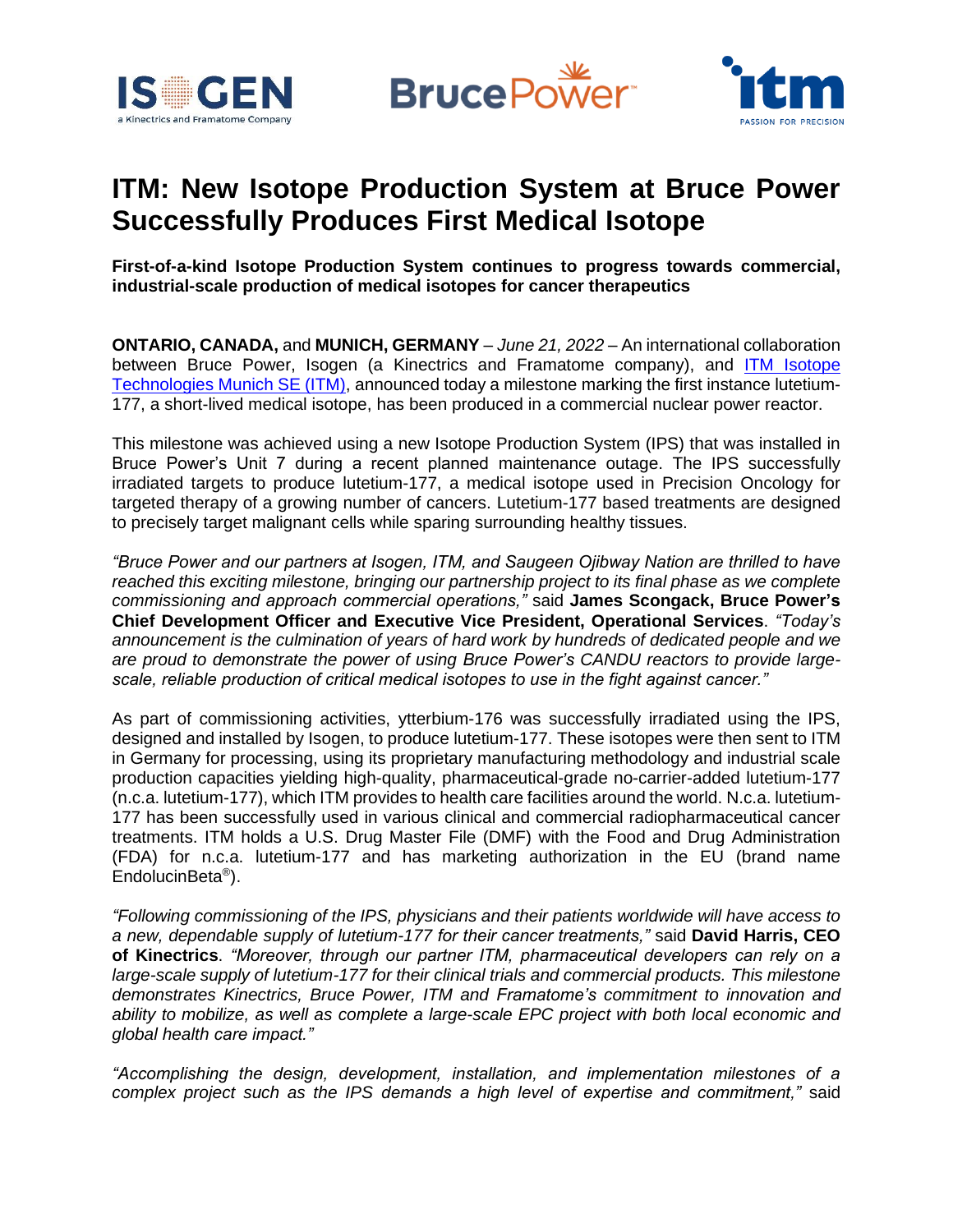**François Gauché, Director of Framatome Healthcare at Framatome**. *"We congratulate our Isogen project team working with Bruce Power, who achieved each milestone with tenacity, and we are looking forward to the first delivery of lutetium-177 to ITM. We applaud Bruce Power's commitment to innovation that supports the continuous production of both electricity and medical isotopes, and to harnessing the therapeutic power of nuclear energy. We are proud to play a critical role in developing this production system that supports the value chain for the radiopharmaceutical isotopes used for diagnostic imaging and therapeutic purposes."*

ITM will receive exclusive access to the irradiation service provided by the IPS for the production of lutetium-177, further expanding its capabilities of producing this high-quality isotope at a large scale for hospitals worldwide, global partners, and ITM's own clinical pipeline of radiopharmaceuticals for hard-to-treat cancers.

*"This cutting-edge, first-of-its-kind irradiation site is the result of the combined expertise of Bruce Power, Isogen and ITM, the great commitment of our partners and our joint belief in the importance of lutetium-177 in novel cancer therapy,"* said **Steffen Schuster, CEO at ITM**. *"The exclusive access to the new Isotope Production System will allow ITM to further scale our global pharmaceutical n.c.a. lutetium-177 production, which is critical to meet the growing demand of high-quality medical isotopes for use in Targeted Radionuclide Therapy for cancer patients worldwide."*

Bruce Power will market the new isotope supply in an historic collaboration partnership with Saugeen Ojibway Nation (SON). The partnership project with SON, named *Gamzook'aamin Aakoziwin*, includes an equity stake for SON and a revenue-sharing program that provides a direct benefit to the community.

*"Today's announcement is a big win for our Gamzook'aamin Aakoziwin project, which is on track to meet the increasing demand from doctors and cancer patients around the world for medical isotopes,"* said **Chief Veronica Smith, Chippewas of Nawash Unceded First Nation**. *"We all know somebody who has been affected by cancer, and Saugeen Ojibway Nation is proud of the part we have played, and will continue to play, in this project to help those who need treatment from these innovative medicines."*

*"As researchers look for new ways to fight cancer, lutetium-177 has been turned to as a way to treat patients in a non-invasive way,"* added **Chief Lester Anoquot, Chippewas of Saugeen First Nation**. *"This project is coming online when demand for treatments is increasing daily, and it will provide a much-needed source of these isotopes for patients close to home, in our communities, and around the world."*

With this milestone now achieved, commissioning activities will be completed this summer and will be followed by commercial operations, pending final regulatory review and approval by the Canadian Nuclear Safety Commission (CNSC).

Learn more about how isotopes help to keep hospitals safe, as well as diagnose and treat cancer at [www.brucepower.com/isotopes.](http://www.brucepower.com/isotopes)

Find out more by viewing a video [about today's announcement here.](https://youtu.be/_ApMeksDCSQ)